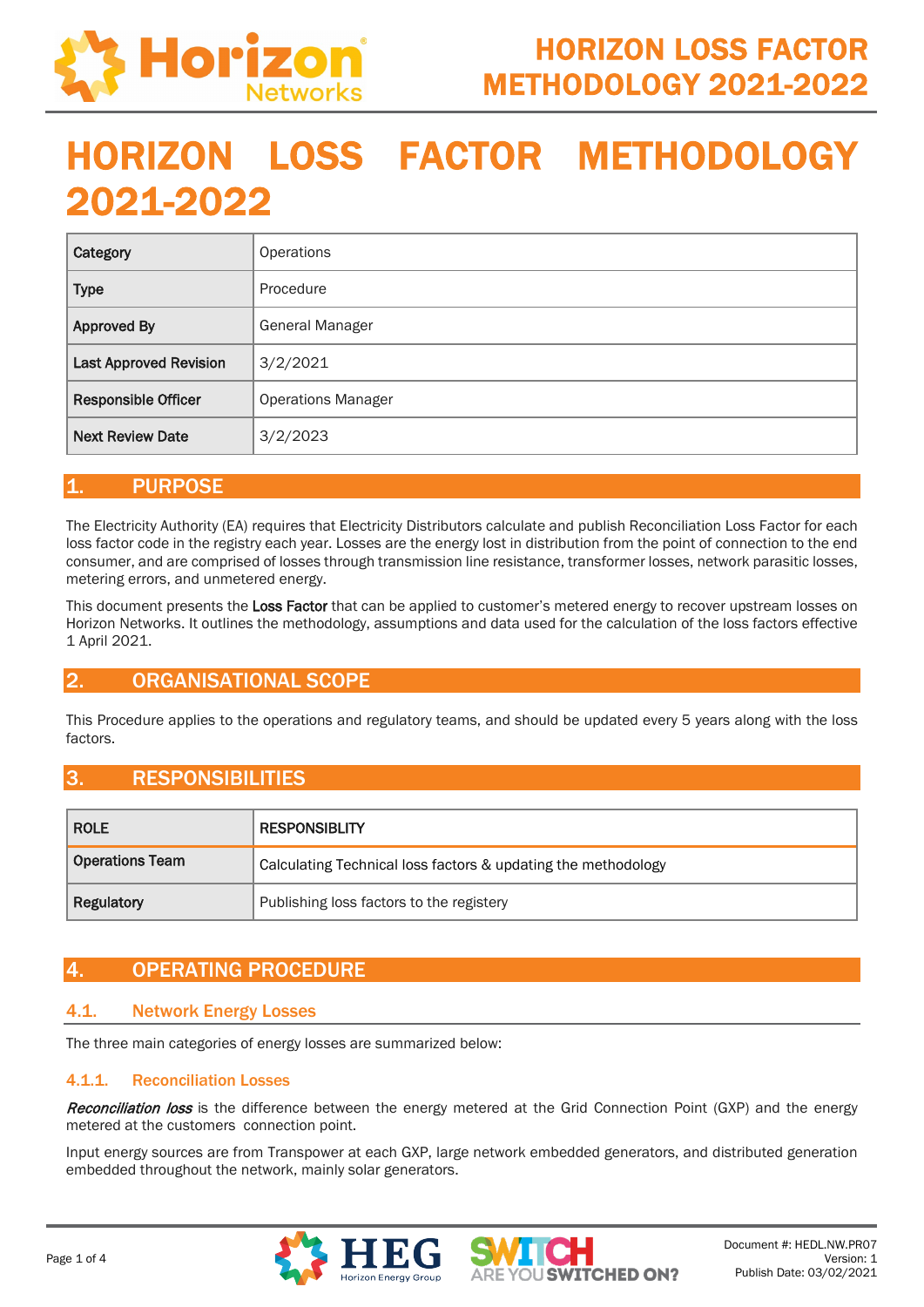

Energy consumed is provided by retailers against each ICP. These are accumulated over a rolling 12-month period and are compared to the energy delivered at each GXP or injection point.

#### 4.1.2. Technical Loss Factors

Technical losses are an engineering assessment of the losses in the distribution network. These are calculated using the methods below

(i) No-Load Losses: A fixed amount of energy that arises from the magnetisation requirements of power transformers. These losses are a constant for any given transformer, but each transformer has its own magnetisation energy requirement. No-load losses are obtained from manufacture nameplate data and test sheets. For calculation of no-load energy losses as follows:

*No-Load Energy (kWh) = No-Load Power (kW) x TH (hrs) …. (i)*

To calculate the annual no-load losses the energy is calculated from the nameplate no-load power in kilowatts multiplied by the number of hours in a year to get kilowatt/hours.

An example for a 100kVA transformer with iron losses of 195 watts, the annual energy loss in kW is 0.195\*365\*24=1708kWh

(ii) Load Losses: A variable components arising from the heating effects of the resistance in the delivery conductors and transformers and depends on the load current they carry. These losses are also known as copper losses or I 2R losses.

Load losses in kilowatt-hours (kWh) are derived using the following methods.

- a) 33kV line losses and zone substation transformer losses are modelled using load flow analysis tools. Horizon uses PSS®SINCAL. The average loads are used to model the load flow for each feeder and network region. Average loads in kW are derived by taking the annual customer metered total kWh divided by the number of hours in the year.
- <span id="page-1-0"></span>b) Distribution transformer losses (known as load, or copper losses) are calculated using an Excel model that uses the average metered consumer energy supplied by retailers summated at each transformer for all loads connected at the transformer. Published transformer losses and impedance values are used apportioned to the average load.
- c) Distribution Network Losses are the losses in the 11kV distribution network from the zone substation to the end user. These technical losses are calculated using network modelling software and apply to the lines and cables used to distribute energy. Distribution transformers are excluded from the modelling and are described in paragraph [b\)](#page-1-0) above

The average load for each feeder is used to provide a loss factor for the load. Losses are calculated for each region as described in section 2.1.4. then annualised.

Major loads described in section 3.2 are removed from the load flow modelling so the losses represent the losses that apply to the end mass market user.

d) Low Tension Losses are the losses in the 400V distribution circuits These losses are not modelled nor easily able to be determined so a factor of 1% of the energy delivered is used as an approximation for low tension line and cable losses.

#### 4.1.3. Non-Technical Losses

Reconciliation loss is the difference between the energy supplied by Transpower plus any embedded generation, and the energy metered at the customers premises.

Non-technical losses are losses that represent the difference between reconciliation losses and technical losses. These losses represent inaccuracies caused by measurement, data handling, modelling assumptions, metering and reading errors, and misappropriation.

Once the technical losses are calculated, the non-technical losses are calculated as follows:

Non-Technical Losses = Reconciliation Losses – Technical Losses



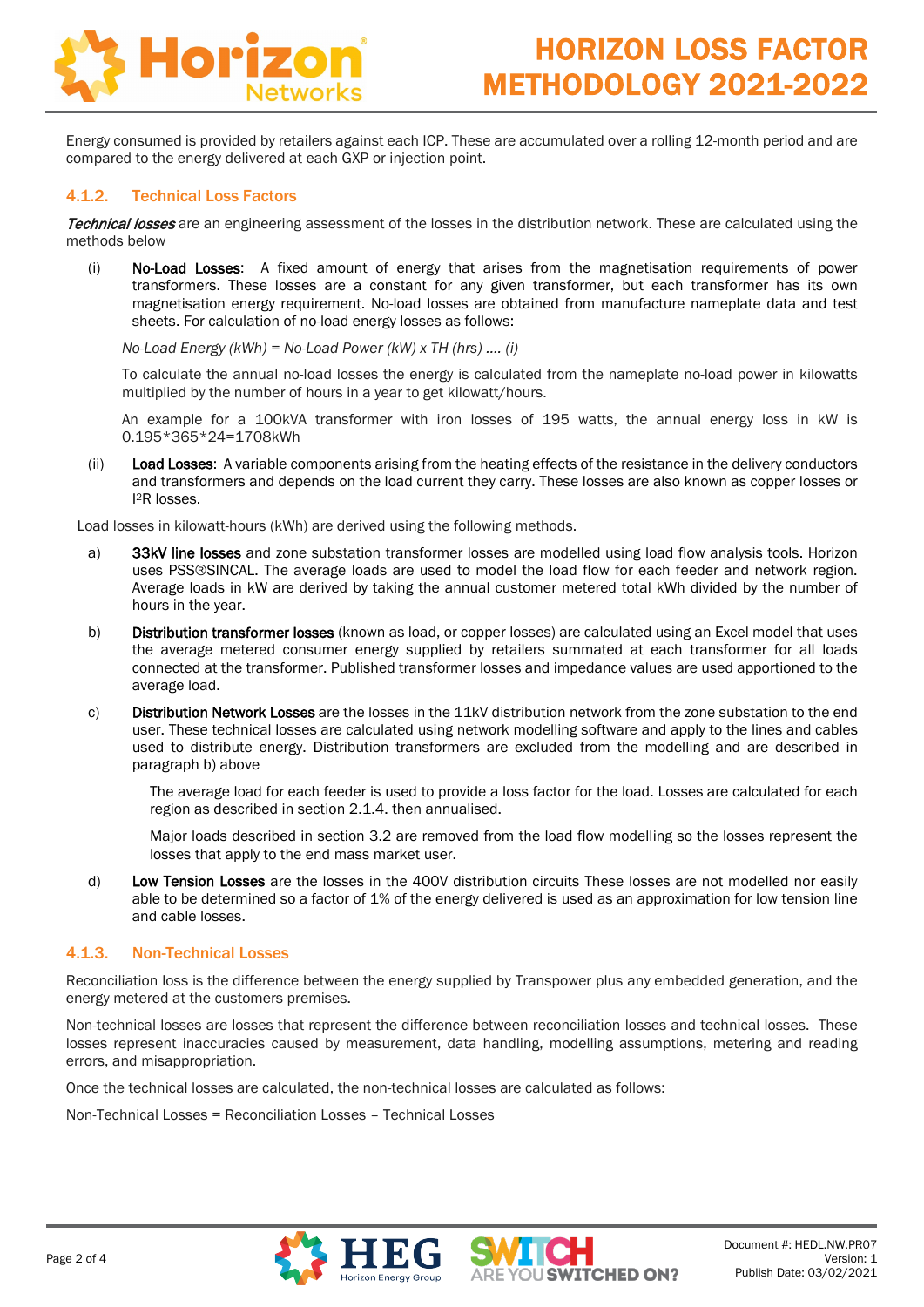

#### 4.1.4. Loss Areas

Loss areas are determined for each GXP; Edgecumbe, Waiotahi, and Kawerau.

A separate loss area is Galatea which is embedded within the Edgecumbe GXP but is supplied normally by the Aniwhenua power station.

Galatea region loss factor is determined with the supply connected to Aniwhenua. The benefit to the network of the embedded generation is determined by taking the difference between the losses to the network when supplied out of Aniwhenua and the losses as if Galatea is supplied out of Edgecumbe.

## 4.2. Embedded Generation and Major Loss Factors

#### 4.2.1. Technical Loss Factor for Generation sites

The Technical loss factor for each generation site connected to the network is calculated at the average net injection from the site. The loss factor is calculated by assessing the impact on network losses with and without the generation operational using load flow modelling

#### 4.2.2. Major Customers (industrial) Loss Factor

The Technical loss factor for each major customer with a peak demand of greater than 2MVA connected to the network is calculated based on the average load of the site.

If the customer is connected to the network by dedicated assets directly from the GXP or zone substation the assessment is restricted to those assets.

Where the major customer is connected to shared network assets, (zone substation transformers, distribution or subtransmission circuits) the apportionment of losses, including no-load losses, is calculated by modelling all loads connected, then re-calculated with various loads removed to be able to apportion losses to each load zone.

**DLF for Majors =**  $1 + \frac{\text{Total losses applicable to Major Customer} (kWh)}{\sum \text{Energy Major Consumption} (kWh)}$ 

## 4.3. Loss Factors effective 1 April 2021

| <b>Loss Factor Code</b> | <b>Category</b>             | <b>Load (Consumption)</b> | <b>Export (Generation)</b> |
|-------------------------|-----------------------------|---------------------------|----------------------------|
| LF1                     | Mass Market (Galatea)       | 1.1290                    | 1.0000                     |
| LF104                   | <b>Timberlands Forests</b>  | 1.0814                    | 1.0000                     |
| LF105                   | Whakatane Mills Ltd         | 1.0328                    | 1.0000                     |
| LF106                   | Fonterra                    | 1.0288                    | 1.0000                     |
| LF <sub>2</sub>         | Mass Market (Edgecumbe)     | 1.0574                    | 1.0000                     |
| LFG1                    | Aniwhenua                   | 1.0638                    | 1.0400                     |
| LF101                   | Norske Skog Oxidation Ponds | 1.0174                    | 1.0000                     |
| LF102                   | Tasman Lumber               | 1.0112                    | 1.0000                     |
| LF103                   | Asaleo care                 | 1.0098                    | 1.0000                     |
| LF107                   | Sequal Lumber               | 1.0158                    | 1.0000                     |
| LF3                     | Mass Market (Kawerau)       | 1.0390                    | 1.0000                     |
| LF109                   | <b>TAOM Geothermal</b>      | 1.0000                    | 1.0000                     |
| LF110                   | Waiu Dairy Ltd              | 1.0250                    | 1.0000                     |
| LF5                     | Mass Market (Waiotahi)      | 1.0911                    | 1.0000                     |
| LF6                     | Mass Market (Te Kaha)       | 1.0773                    | 1.0000                     |